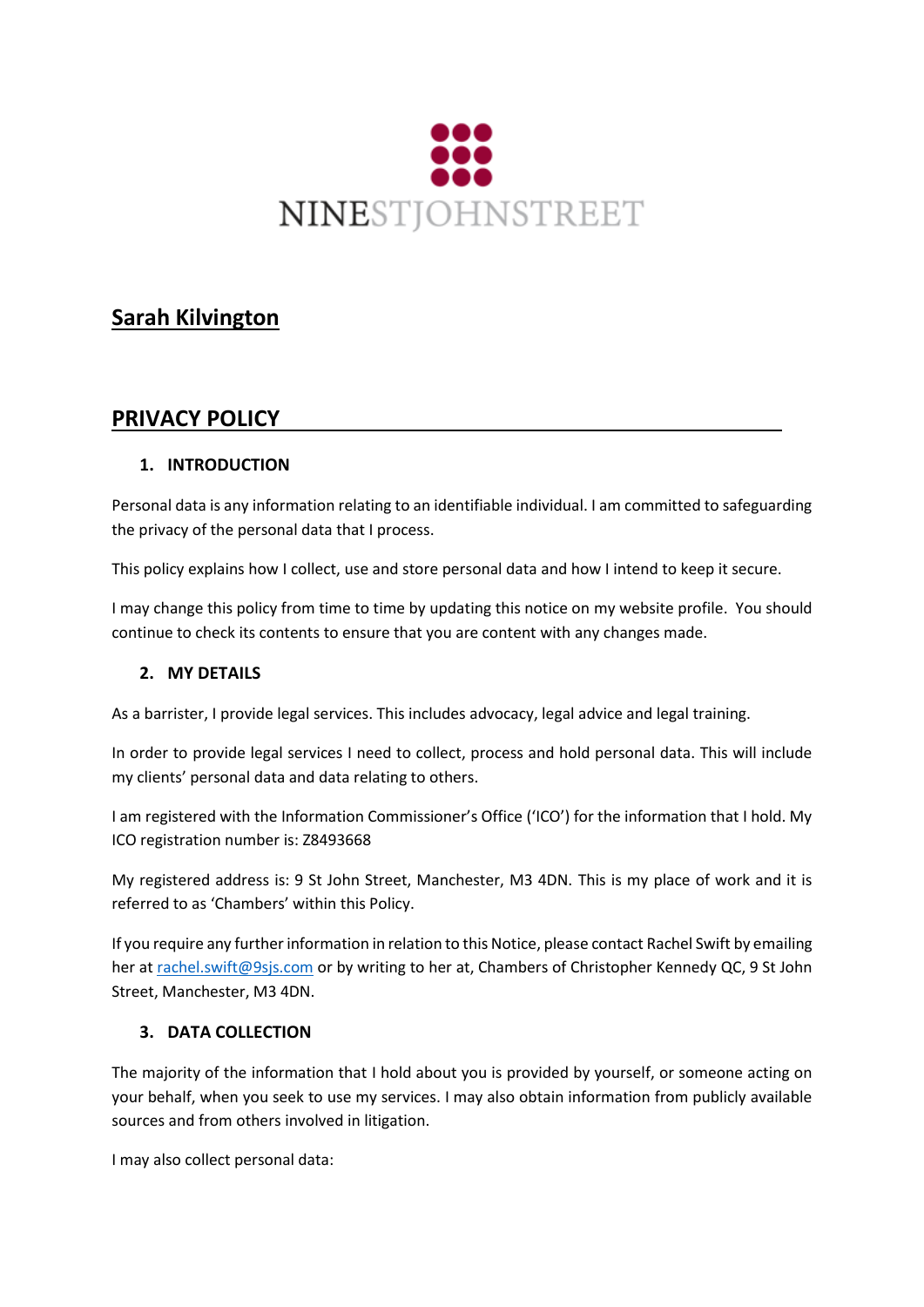- Via Social media or other digital platforms such as Chambers' Website
- Directly from a third party such as the Crown Prosecution Service
- Directly from a third party with your consent such as medical records or insurance companies
- Via Chambers' GDPR Compliant Case Management System and general IT system

#### **4. MY LAWFUL BASIS FOR PROCESSING YOUR INFORMATION**

The General Data Protection Regulation ('GDPR') requires all data controllers that process personal data to have a lawful basis for doing so. The lawful basis for processing contained within Article 6 of the GDPR are:

- **Consent:** the individual has given clear consent for you to process their personal data for a specific purpose.
- **Contract:** the processing is necessary for a contract you have with the individual, or because they have asked you to take specific steps before entering into a contract.
- **Legal obligation:** the processing is necessary to comply with the law (not including contractual obligations).
- **Vital interests:** the processing is necessary to protect someone's life.
- **Public task:** the processing is necessary to perform a task in the public interest or for your official functions, and the task or function has a clear basis in law.
- **Legitimate interests:** the processing is necessary for your legitimate interests or the legitimate interests of a third party, unless there is a good reason to protect the individual's personal data which overrides those legitimate interests.

Examples of legitimate interests include:

- Where the data subject is a client or in the service of the controller;
- Transmission within a group of undertakings for internal administrative purposes;
- Processing necessary to ensure network and information security, including preventing unauthorised access;
- Processing for direct marketing purposes, or to prevent fraud; and
- Reporting possible criminal acts or threats to public security.

The lawful basis that I rely on to process data are: consent, contract, legal obligation and legitimate interests.

Personal data will be held at my Chambers, or by Chambers' service providers. All information is stored within the European Economic Area. If there is a requirement to transfer data to a non-EEA Country I will ensure that transfer complies with data protection law.

## **5. THE PERSONAL DATA I COLLECT**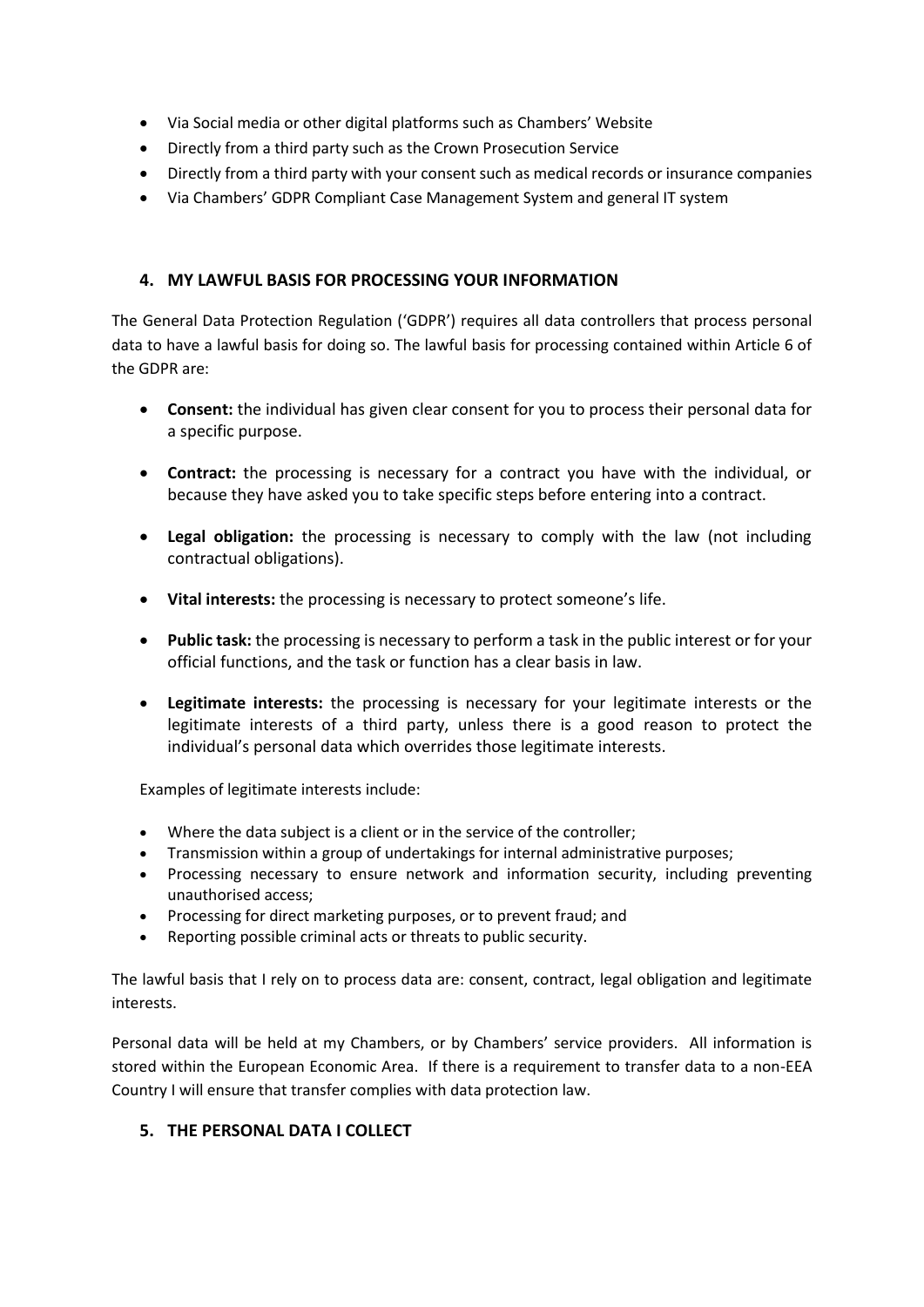All personal information I collect about you will be recorded, used and protected by me in accordance with the data protection legislation and this privacy policy.

#### Examples of data collected

- Name, address, telephone or mobile numbers, email address
- Date of Birth
- Information to allow us to verify your identity
- Financial details including bank account details and National Insurance number
- Details of social media presence
- Details of family members
- Employment status details
- Nationality, Immigration status, Ethnic Origin, Sexual orientation etc.
- Trade Union Membership details
- Medical records

## **6. HOW I MIGHT SHARE OR TRANSFER YOUR DATA**

I may share your personal data with:

- Instructing solicitors;
- Other barristers, legal representatives or experts with whom I am working;
- Legal representatives for other parties to disputes in which I am instructed;
- Staff at my Chambers;
- Trainee barristers or those undertaking work experience;
- My bank, insurers or accountant;
- Legal directories;
- Regulatory bodies and /or my legal advisors in the event of a dispute or other legal matter;
- Third party contractors and suppliers, necessary to administer my practice;
- Law enforcement officials, government authorities, or other third parties to meet my legal obligations;
- Any other party where I ask you and you consent to the sharing.

If I intend to rely on a third party to process any personal data, I will ensure that they too have taken appropriate measures of data protection compliance in order to protect data.

Wherever possible, I will not share your information without your specific consent to do so. I do not use automated decision-making in the processing of personal data.

## **7. DATA RETENTION**

I will retain your personal data only for as long as is reasonably necessary for the required services to be provided to you. When my service to you is complete I will retain your personal data for no longer than seven years unless there is a specific legal obligation to retain it for longer. This will enable me to keep records required by law, to show that I treated you professionally and fairly and to enable me to respond to questions, claims or complaints which may be raised.

#### **8. OTHER MATTERS**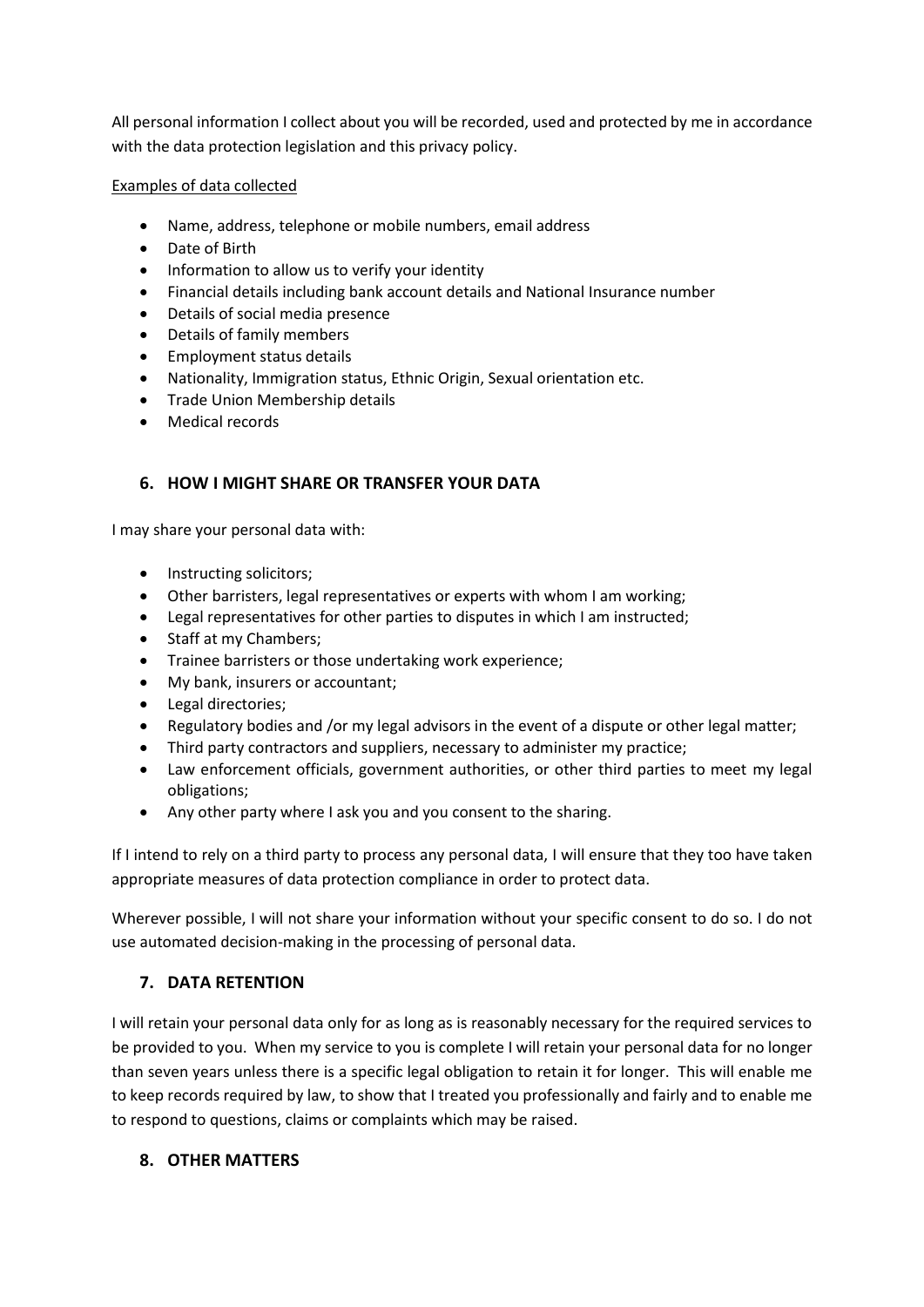Chambers website uses cookies.

A cookie is a small file which asks permission to be placed on your computer's hard drive. Once you agree, the file is added and the cookie helps analyse web traffic or lets you know when you visit a particular site. Cookies allow web applications to respond to you as an individual.

You can choose to accept or decline cookies. Most web browsers automatically accept cookies, but you can usually modify your browser setting to decline cookies if you prefer. This may prevent you from taking full advantage of the website.

### **9. YOUR RIGHTS AS A DATA SUBJECT**

The GDPR gives you specific rights concerning your personal data**.** These rights include:

- Right of information and access to confirm details about the personal data that is being processed about you and to obtain a copy;
- Right to rectification of any inaccurate personal data;
- Right to erasure of personal data held about you (in certain circumstances);
- Right to restriction on the use of personal data held about you (in certain circumstances);
- Right to portability  $-$  right to receive data processed by automated means and have it transferred to another data controller;
- Right to object to the processing of your personal data.

I will respond to any request to exercise these rights within one month. Should you wish to exercise any of these rights you should contact Rachel Sw in the first instance.

Information about your rights can be found on the ICO website at www.ico.org.uk

#### **10. SECURITY OF INFORMATION**

I have measures in place designed to protect your data. All data in my possession is dealt with in accordance with this Policy and the additional Policies that Chambers has in relation to GDPR.

I would like you to know that myself and my Chambers takes the security of your personal information seriously. When you submit your data to Chambers, they use industry standard Secure Sockets Layer (SSL) encryption technology to guard your information.

Chambers has Policies in place to ensure that paper-based and electronic systems are only accessed by those with the correct authority.

Members of Staff and Chambers access our digital network and platforms by way of secure password through a GDPR compliant case management system.

Chambers also has compliant procedures in place to deal with any Data Protection breaches. Should there be a breach, myself or Chambers will notify you where we are legally required to do so.